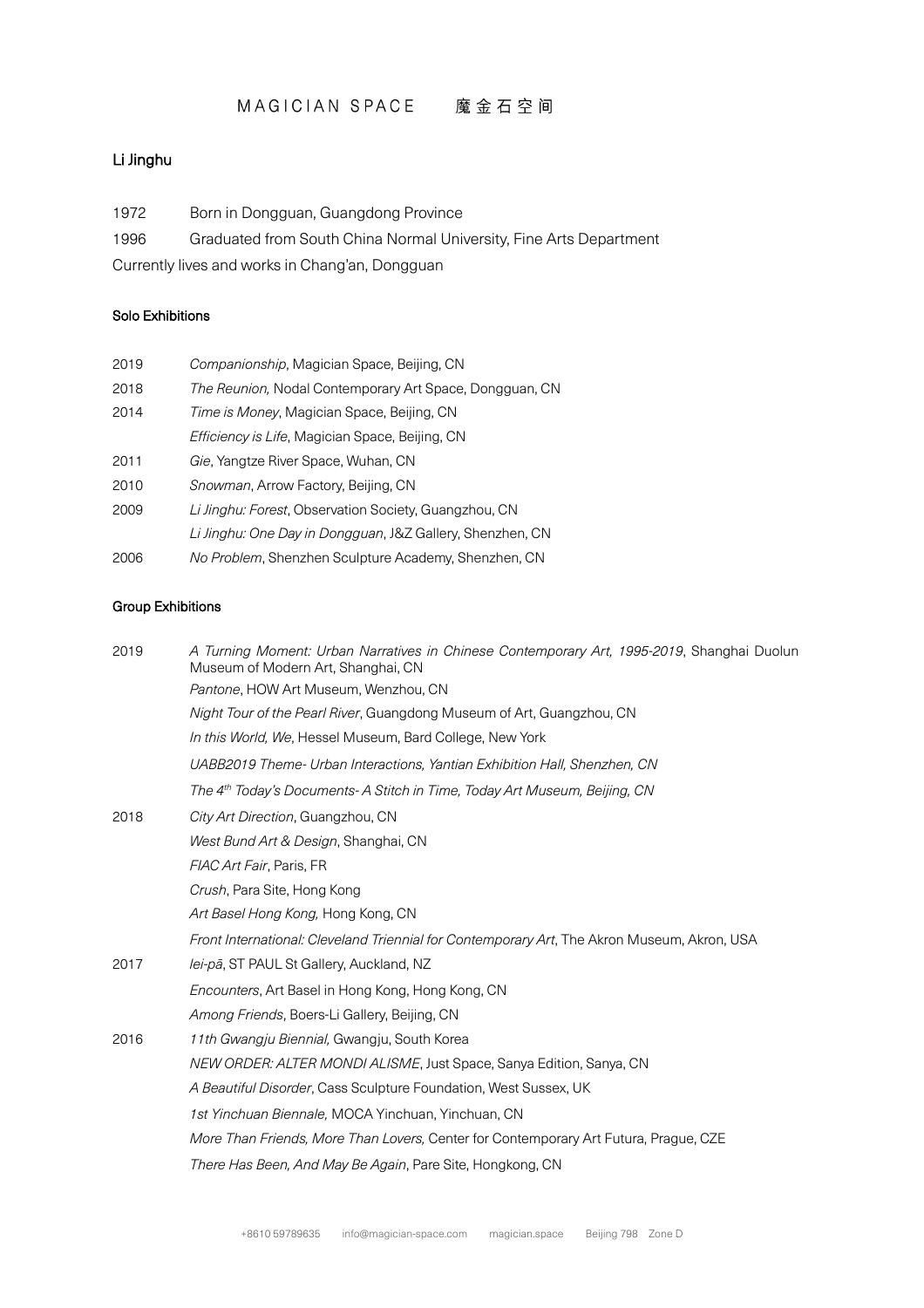# MAGICIAN SPACE 魔金石空间

|      | Chéng Shì Cí Dian, 33 Art Center, Guangdong, CN                                                                                                                                                     |
|------|-----------------------------------------------------------------------------------------------------------------------------------------------------------------------------------------------------|
|      | This Future of Ours, Red Brick Art Museum, Beijing, CN                                                                                                                                              |
|      | South by Southeast. A Further Surface, Guangdong Times Museum, Guangzhou, CN                                                                                                                        |
|      | Digging A Hole in China, OCAT, Shenzhen, CN                                                                                                                                                         |
|      | Exotic Stranger, Galerie Paris Beijing, Paris, FR                                                                                                                                                   |
|      | Trace of Existence, UCCA, Beijing, CN                                                                                                                                                               |
|      | Hong Kong Art Basel, Hong Kong, CN                                                                                                                                                                  |
|      | Asia Now, Paris Asian Art Fair, Paris, FR                                                                                                                                                           |
| 2015 | Display Distribute, Shanghai, CN                                                                                                                                                                    |
|      | THERMO MATTER, Shenzhen Art Museum, Shen Zhen, CN                                                                                                                                                   |
|      | Back Home, Run Away: A Sample of Artistic Geography, Taikang Space, Beijing, CN                                                                                                                     |
|      | The System of Objects, Minsheng Art Museum, Shanghai, CN                                                                                                                                            |
|      | Institution Production - Ecology Investigation of Contemporary Art of Young Guangzhou Artists,<br>Guangdong Museum of Art, Guangzhou, CN                                                            |
|      | Guo Hongwei Project, Leo Xu at Frieze London, CN                                                                                                                                                    |
|      | Frieze London, London, UK                                                                                                                                                                           |
|      | Art Berlin Contemporary, Berlin, DE                                                                                                                                                                 |
|      | Hong Kong Art Basel, Hong Kong, CN                                                                                                                                                                  |
| 2014 | # "HAMMER HAMMER PENG!", A-307, Beijing, CN                                                                                                                                                         |
|      | Stone, Wood and Paradise Syndrome, 1933 Contemporary, Shanghai, CN                                                                                                                                  |
|      | You Can Only Think about Something if You Think of Something Else, Times Museum, Guangzhou,<br><b>CN</b>                                                                                            |
|      | Positive Space, Times Museum, Guangzhou, CN                                                                                                                                                         |
|      | West Bund Art & Design, Shanghai, CN                                                                                                                                                                |
|      | Shenzhen Public Sculpture Exhibition 2014, Shenzhen Public Arts Center, Shenzhen, CN                                                                                                                |
|      | The 8th Shenzhen Sculpture Biennale, OCT Contemporary Art Terminal, Shenzhen, CN                                                                                                                    |
| 2013 | PAINT (erly), BANK, Shanghai, CN                                                                                                                                                                    |
|      | ON   OFF: China's Young Artists in Concept and Practice, Ullens Center for Contemporary Art (UCCA),                                                                                                 |
|      | Beijing, CN                                                                                                                                                                                         |
|      | Countryside Poetic, Gland, Beijing, CN                                                                                                                                                              |
| 2012 | The 14 <sup>th</sup> OPEN International Performance Art Festival, Space Station, Beijing, CN<br>Daily of concept: A Practice of Life - The 15th Shanghai Duolun Youth Art Exhibition, Duolun Museum |
|      | of Modern Art, Shanghai, CN                                                                                                                                                                         |
|      | What is it about the end of the world that makes it so appealing? V-ART CENDER, Shanghai, CN                                                                                                        |
|      | Pulse Reaction - An Exchange Project on Art Practice, Times Museum, Guangzhou, CN                                                                                                                   |
| 2011 | Smile, Hemuse Gallery, Beijing, CN                                                                                                                                                                  |
|      | Something Will Inevitably Happen, K11 Art Village, Wuhan, CN                                                                                                                                        |
|      | The Border Show, Society for Experimental Cultural Production, HK                                                                                                                                   |
| 2010 | THE THIRD PARTY - An Exhibition in Three Acts, Platform China Space B, Beijing, CN                                                                                                                  |
|      | Arrow Factory: Collection Highlights, Arrow Factory, Beijing, CN                                                                                                                                    |
|      | 2010 Get It Louder, Beijing Venue, Sanlitun SOHO, Shanghai Venue, 800show, CN                                                                                                                       |
| 2009 | Work-in-Progress: How Do Artists Work, Iberia Center for Contemporary Art, Beijing, CN                                                                                                              |
| 2008 | Out of Love, Soka Art Center, Beijing, CN                                                                                                                                                           |